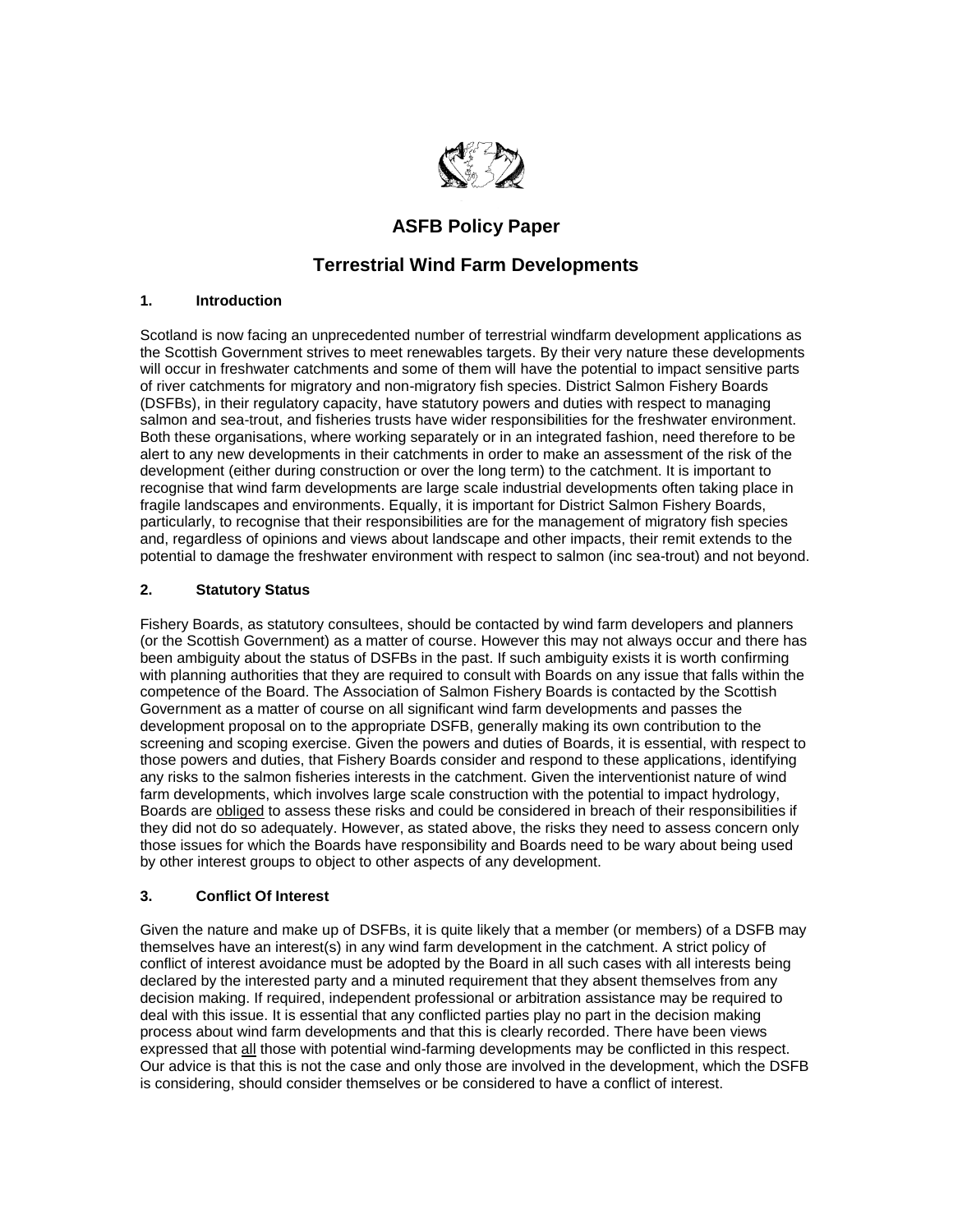#### **4. Potential Impact Issues**

As stated above, most wind farm developments are now large scale industrial projects often taking place in fragile upland landscapes and ecologies that require a full assessment of the risks associated with such projects. DSFBs should recognize that, with the exception of major interventions such as open cast coal mining, large scale forestry and hydro-developments, there are few other likely developments on this sort of scale that Boards are likely to have to deal with in their catchments. Not only do the turbine bases require a considerable amount of excavation but, possibly of greater concern, is the extensive road building and river crossings required to build and service wind farm developments. Risks associated with such projects include:

- Impacts on hydrology and habitat during construction due to large scale excavation in fragile habitats
- Extensive road building with accompany culverting, drainage, run off and sedimentation issues
- Possible long term impacts on the hydrology in the catchment
- Impacts on fish behaviour relating to turbine movement
- Impacts relating to transit of high voltage cabling

It is important to stress that large scale terrestrial wind farms can, are and have been built in important river catchments with little or no observable impact on either water quality, quantity or fish populations. Equally, there are have been examples of catastrophic failure of wind farm developments (Derry Bran – Republic of Ireland) and also significant water quality impacts during construction – particularly during periods of high run off. There is therefore potential for considerable long and short term damage to the freshwater environment. Equally, with a proper risk assessment, appropriate construction methods and good contractor supervision, these risks can be reduced to manageable levels that need not require sustained objection to developments.

#### **5. DSFB Default Position On Wind Farm Developments In Significant Migratory Fish Catchments**

In order to properly establish what these risks are and to provide appropriate mitigation methods, DSFBs, advised by Trusts are, as stated above, obliged to assess the risks associated with the development and ensure that there is a clear demonstration that these risks can be satisfactorily managed and mitigated. Most of these risks should emerge in the Environmental Impact Assessment (EIA) and will be considered by SEPA when considering issuing a Controlled Activities Regulations license for the development. SNH will also be consulted on the development and will comment on general bio-diversity issues as well as specifically on designated sites - SSSIs and SACs. The latter will require an appropriate assessment under the Habitats and Species Directive. It is worth, early on in the process, co-ordinating concerns and risk assessments with local SEPA and SNH area staff. Without the effective input of the DSFB, it is possible, indeed probable, that these risks will not be given a high enough priority. DSFBs therefore need, early on in the planning process - or ideally preplanning - to be entered into dialogue with, to ensure that the developer is aware of these risks and deals with them in an appropriate fashion.

Given the nature and scale of these developments, Boards are advised to assume an opening default position of objection to wind farm developments in significant migratory systems until the developer has satisfactorily demonstrated that these risks can be managed. A presumption against a development of this scale, until satisfied that all appropriate mitigation measures have been properly assessed, is justified and logical.

Given that the process of risk assessment outlined above is complex and costly, it is essential that the DSFB negotiates with the developer to ensure that the developer covers all necessary costs to do this job properly. It is also essential that the DSFB/Trust is involved in the planning of this risk assessment. Also that it provides all necessary information that may be the property of the Board/Trust and is involved in scoping and planning how that work might be discharged. It is the responsibility of the DSFB to assess these risks but not to pay for that assessment. Negotiations with the developer will therefore be required to ensure that such costs are properly budgeted for. Most developers, if approached in a constructive and robust manner, are willing to conduct business in this way.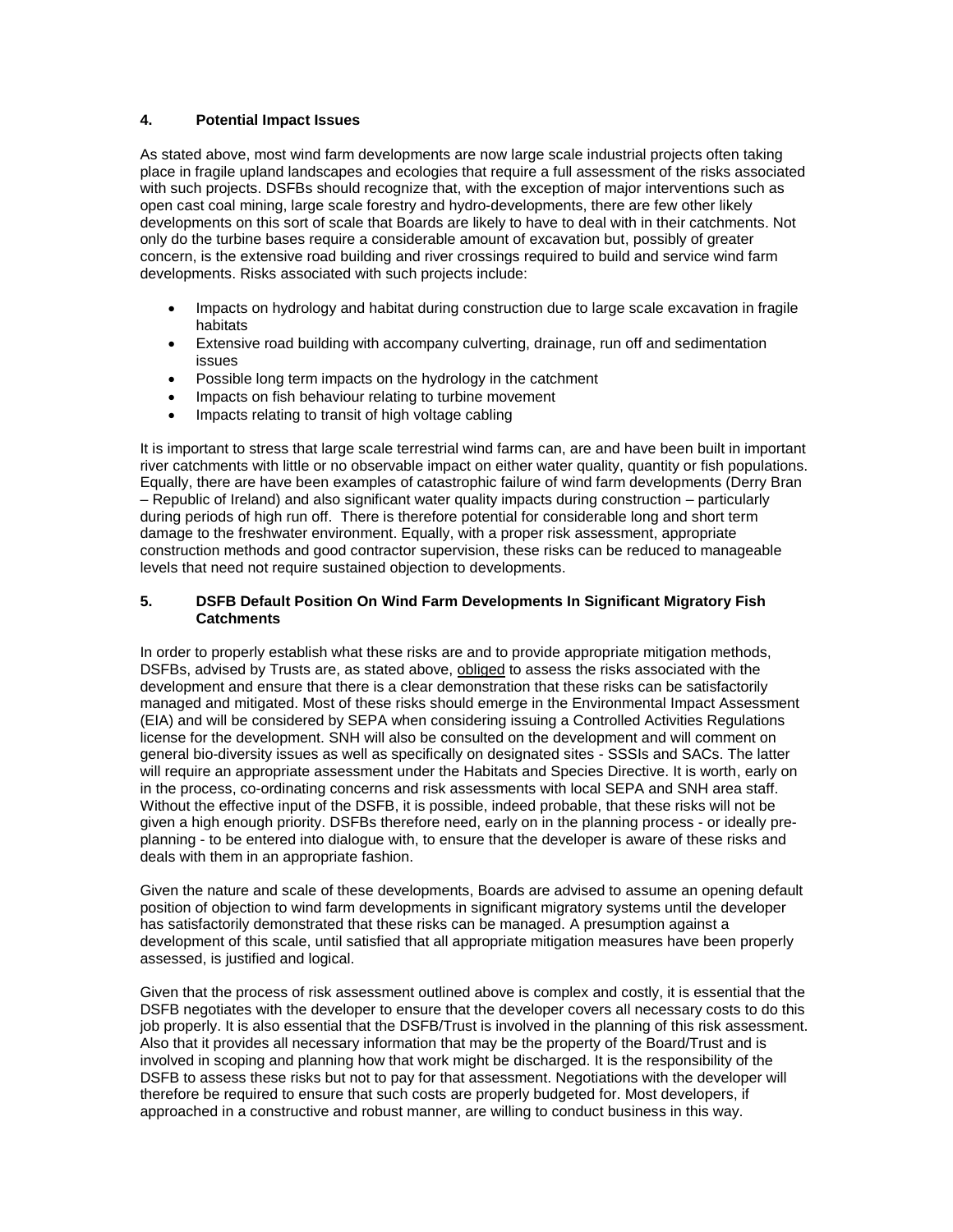## **6. Sensitive Areas / Habitats**

Clearly in any risk assessment the sensitivity of the habitat relative to the scale of the development needs to be considered carefully. Certain types of geology (upland peat areas), or parts of the catchment which may be particularly important juvenile areas for certain populations of fish (eg. early running MSW fish), will need to be afforded a higher degree of assessment of risk. Equally, certain catchments are designated as Special Areas of Conservation (SACs) for Atlantic salmon and in such areas DSFBs, as the competent authority with respect to their powers and duties, are required by law to conduct an "appropriate assessment" of any development. If not satisfied with the information given, DSFBs in SAC areas could resort to a legal challenge of the development through recourse to the Habitats and Species Directive. Again, it is important to stress that this can only be in respect of the impacts on the qualifying species (salmon) and only in the context of the DSFB powers. Wind farms have been built in SAC catchments with few or no observable effects on salmon populations.

## **7. Monitoring**

Over and above problems associated during the construction phase, there is the potential for long term impacts in the catchment. This requires an extensive monitoring programme (paid for by the developer) to be put in place to ensure that any impacts are measurable against baseline information. Juvenile, fish passage, water quality/quantity and habitat data therefore need to be collected:

- well in advance of the commencement of construction to establish baseline data;
- during construction to monitor impacts against that baseline
- well into the future (minimum 10 years) to ensure there are no long term effects.

Boards should therefore ensure that negotiations with the developer include such a programme paid for by the developer. It is also not inappropriate to look to the developer to consider "planning gain" projects to enhance the river habitat in the catchment as a goodwill gesture. This is accepted planning policy and DSFBs should not be shy about negotiating such ideas.

#### **7. Cumulative Impacts**

In some catchments there are now proposals for several wind-farm developments and the planning system is not well geared to assessing the cumulative risks associated with multiple developments in a catchment. With an increase in the number of developments comes an increase in risk of a problem emerging although this is an arithmetic relationship ie) the risk increases in proportion to the number of developments. There may also be a tendency by planners to cluster developments with the result that some landscapes are sacrificed to avoid damage to other landscapes. However, again it must be stressed that DSFBs have no locus on landscape issues and therefore must assess any risks of multiple developments in the context of the risk to salmon and its habitat. Regardless, it is important that DSFBs give careful consideration to the potential for other proposals in the catchment in terms of their location and relationship to sensitive parts of the catchment. It is also important to consider the long term impacts that several large scale developments might have on the overall hydrology of the catchment. Bearing in mind this is a time consuming and potentially expensive technical exercise it may be necessary for the DSFB to lobby SEPA, SNH and planners to ensure that the cumulative impact issue is properly addressed in the development proposal as it is all too easy for such decisions to be made out of context of other developments in the area.

A further issue relating to cumulative impact is that of the sort of presumptions in favour of expanding or continuing developments beyond their planning life. Most developers will reassure critics that the development is only in place for a limited time scale (normally 25 years). Such arguments should generally be disregarded as it is not an unreasonable assumption that any development on this scale, which has been through the rigour and possible controversy of a planning process, is more likely to be expanded or upgraded rather than decommissioned, especially in a future ever more likely to be reliant on alternative energy sources. Boards therefore should also consider that in future any current proposals for their catchment are a) likely to be present over any timescale of interest to the Board and b) could conceivably be subject to significant and possibly fairly imminent expansion.